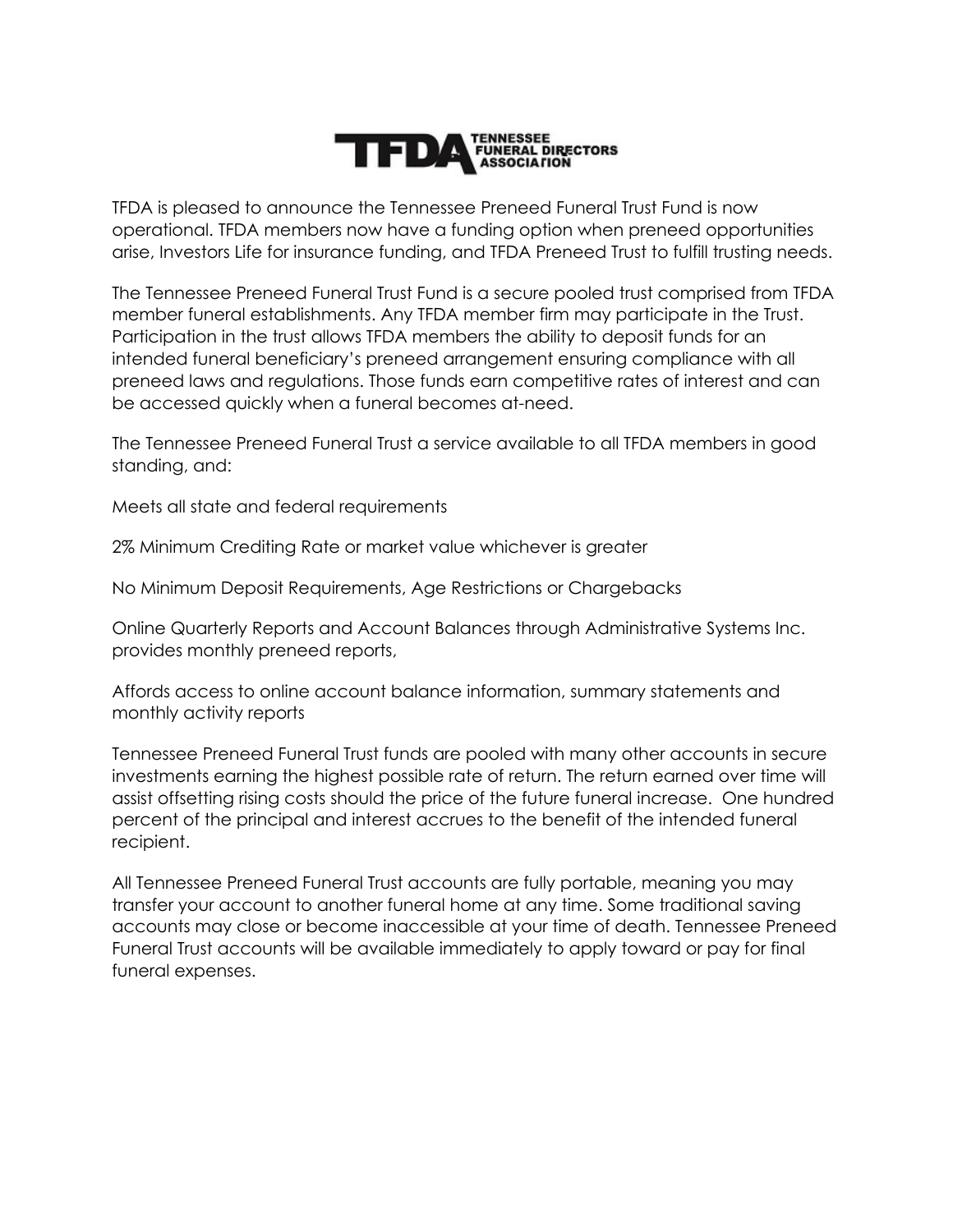

## **INVESTORS HERITAGE**

Your Legacy. Our Life's Work.™

We would also like to remind everyone of our recommendation of Investors Heritage Life Insurance Company for all your preneed insurance needs. TFDA, through Tennessee Funeral Security, Inc. began this affiliation in 2017 and it has been an absolute delight working with these fine folks. We hope this relationship will remain for many years,

Investors Heritage has been assisting funeral professionals with insurance funded preneed since the 1980's. And, Investors Heritage has not stopped increasing products and compounding services since. their products, and compounded services been compounding and increasing their product offering since then.

Here are some of the many benefits provided by Investors Heritage Director of Tennessee's preneed division Jay Slatton.

| Service<br><b>Based</b><br>Support                                                                                                                           | TFDA would like to express our gratitude to all members making this affiliation a success.<br>If you are not using Investors Heritage Life for your insurance preneed funding, we |                                                                                    |
|--------------------------------------------------------------------------------------------------------------------------------------------------------------|-----------------------------------------------------------------------------------------------------------------------------------------------------------------------------------|------------------------------------------------------------------------------------|
| Field                                                                                                                                                        | encourage you to contact Investors Heritage and experience what these benefits can<br>do for you.<br>For more information please contact:                                         |                                                                                    |
|                                                                                                                                                              |                                                                                                                                                                                   | Jay Slatton, Tennessee Director of Preneed<br>615.418.6276<br>jslatton@ihlic.com   |
| Management Team<br>Home Office Team<br>Marketing Team                                                                                                        |                                                                                                                                                                                   | Dedicated home office and field team<br>to funeral homes                           |
| Multiple products on same application<br>Multiple tax-free growth levels with<br>corresponding commission schedules<br><b>Industry Leading Premium Rates</b> |                                                                                                                                                                                   | Open communication with Upper<br>Management Team<br>Claims paid within 24-48 hours |